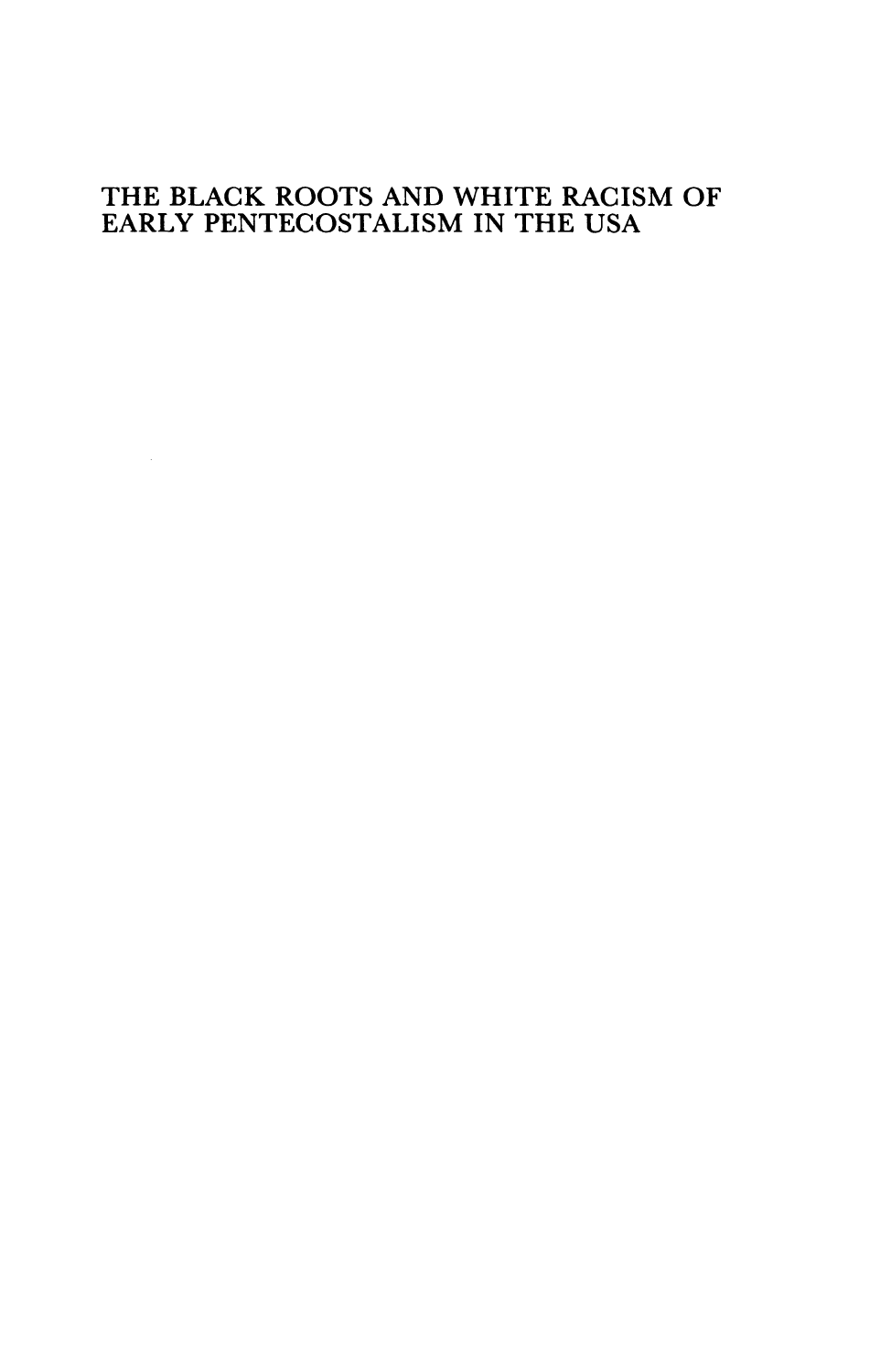# **The Black Roots and White Racism of Early Pentecostalism in the USA**

lain MacRobert

*Foreword by*  Walter J. Hollenweger

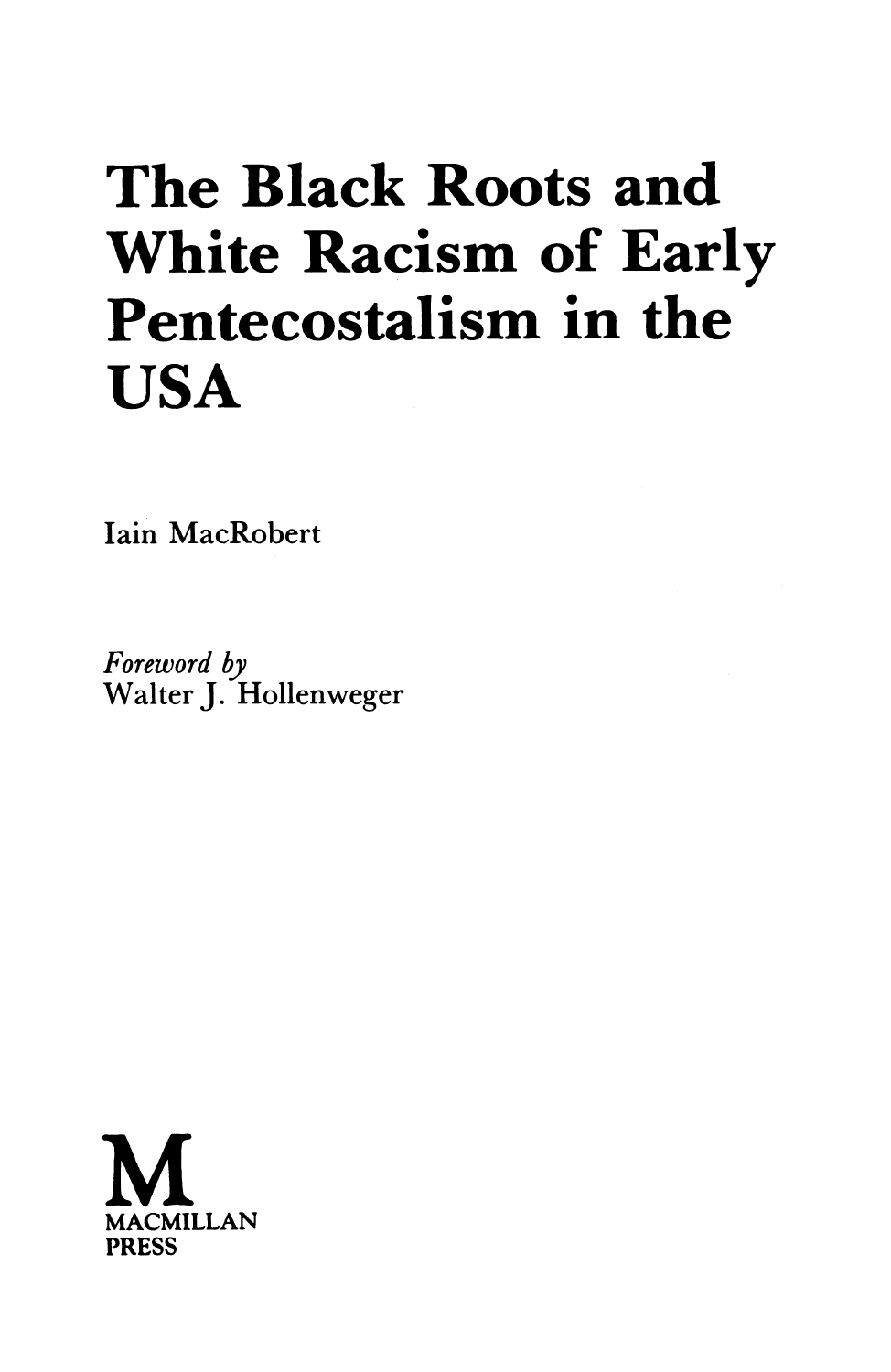© lain MacRobert 1988 Foreword © Walter J. Hollenweger 1988 Softcover reprint of the hardcover 1st edition 1988

All rights reserved. No reproduction, copy or transmission of this publication may be made without written permission.

No paragraph of this publication may be reproduced, copied or transmitted save with written permission or in accordance with the provisions of the Copyright Act 1956 (as amended), or under the terms of any licence permitting limited copying issued by the Copyright Licensing Agency, 33-4 Alfred Place, London WCIE 7DP.

Any person who does any unauthorised act in relation to this publication may be Iiable to criminal prosecution and civil claims for damages.

First published 1988

Published by THE MACMILLAN PRESS LTD Houndmills, Basingstoke, Hampshire RG21 2XS and London Companies and representatives throughout the world

British Library Cataloguing in Publication Data MacRobert, Iain The black roots and white racism of early penteeostalism in the USA. I. Pentecostalism-United States-**History** I. Tide 277.3'082 BR1644.5.U6<br>ISBN 978-1-349-19490-2 ISBN 978-1-349-19488-9 (eBook) DOI 10.1*007/978-1-349-19488-9*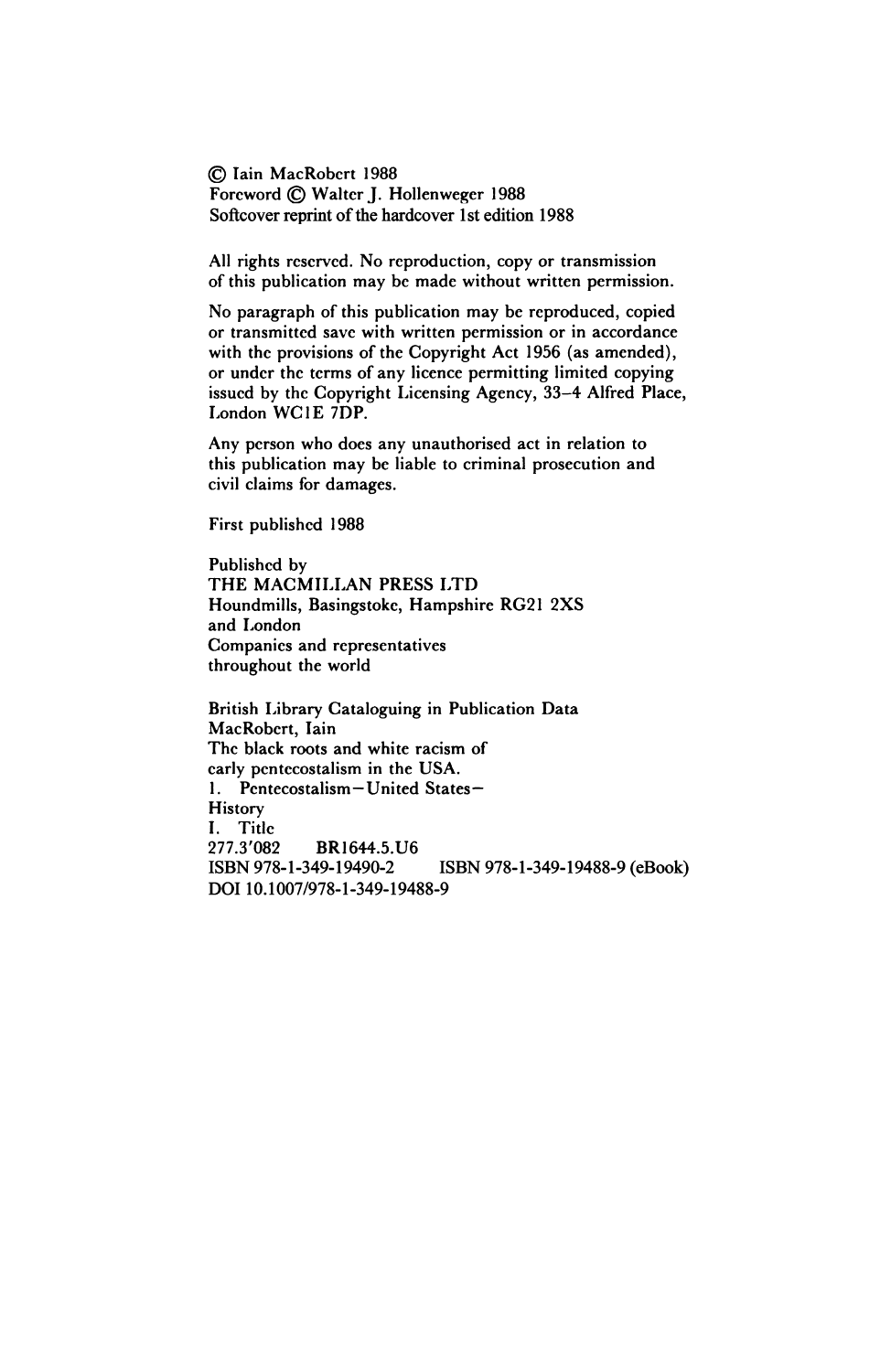For My Brothers and Sisters of the African Diaspora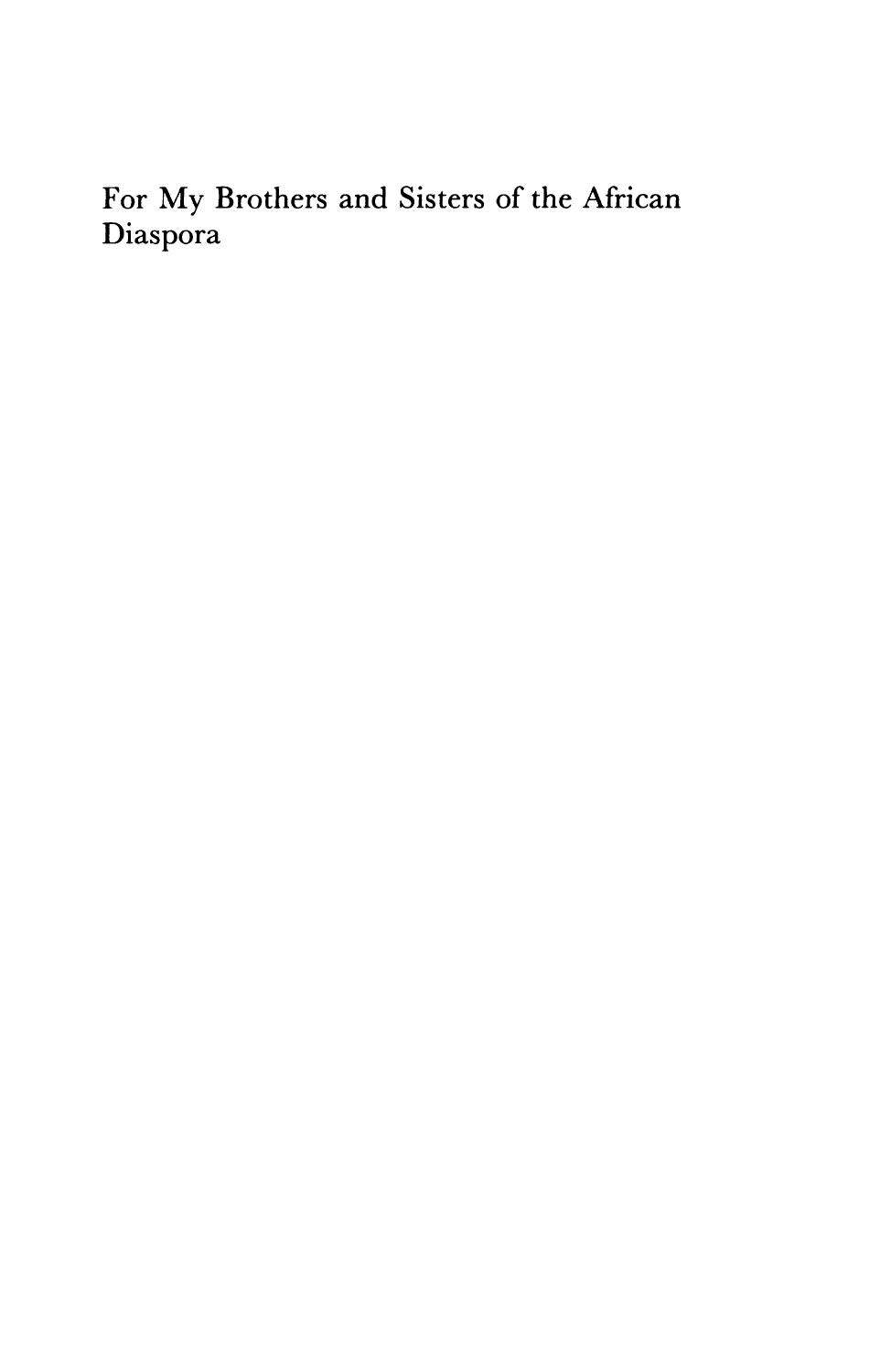# **Contents**

|                  | Preface                                                                                                                                                                                    |                      |
|------------------|--------------------------------------------------------------------------------------------------------------------------------------------------------------------------------------------|----------------------|
|                  | Foreword<br>by Walter J. Hollenweger                                                                                                                                                       | xi                   |
| Introduction     |                                                                                                                                                                                            | 1                    |
| 1                | Some Glossolalic Precursors of the Pentecostal<br>Movement                                                                                                                                 | 5                    |
| $\boldsymbol{2}$ | The Roots of Pentecostalism: Black American<br>Christianity<br><b>African Religious Roots</b>                                                                                              | 9<br>11              |
|                  | <b>Missions to Slaves</b><br><b>Revivals and Splits</b>                                                                                                                                    | 15<br>18             |
|                  | <b>Writings and Revolts</b><br>The Rise of Independent Black Churches<br>The Embourgeoisement of the Black Churches                                                                        | 20<br>23<br>27       |
|                  | African Retentions in Black Christianity<br><b>Black Christian Music</b><br>Seymour's Heritage                                                                                             | 29<br>31<br>34       |
| 3                | The Roots of Pentecostalism: the American<br><b>Holiness Movement</b><br>The Embourgeoisement of American Protestantism<br>The Holiness Rejection of 'Worldliness'<br>The Keswick Movement | 37<br>38<br>39<br>41 |
| 4                | Charles F. Parham and the Evidence Doctrine<br>Stone's Folly                                                                                                                               | 43<br>44             |
| 5                | The Birth of a Movement: William J. Seymour and<br>the Azusa Mission<br>William J. Seymour<br>The Azusa Street Mission<br>The Spreading Flame                                              | 48<br>48<br>53<br>56 |
| 6                | The Re-Drawing of the Colour Line<br>The 'Finished Work' Controversy                                                                                                                       | 60<br>63             |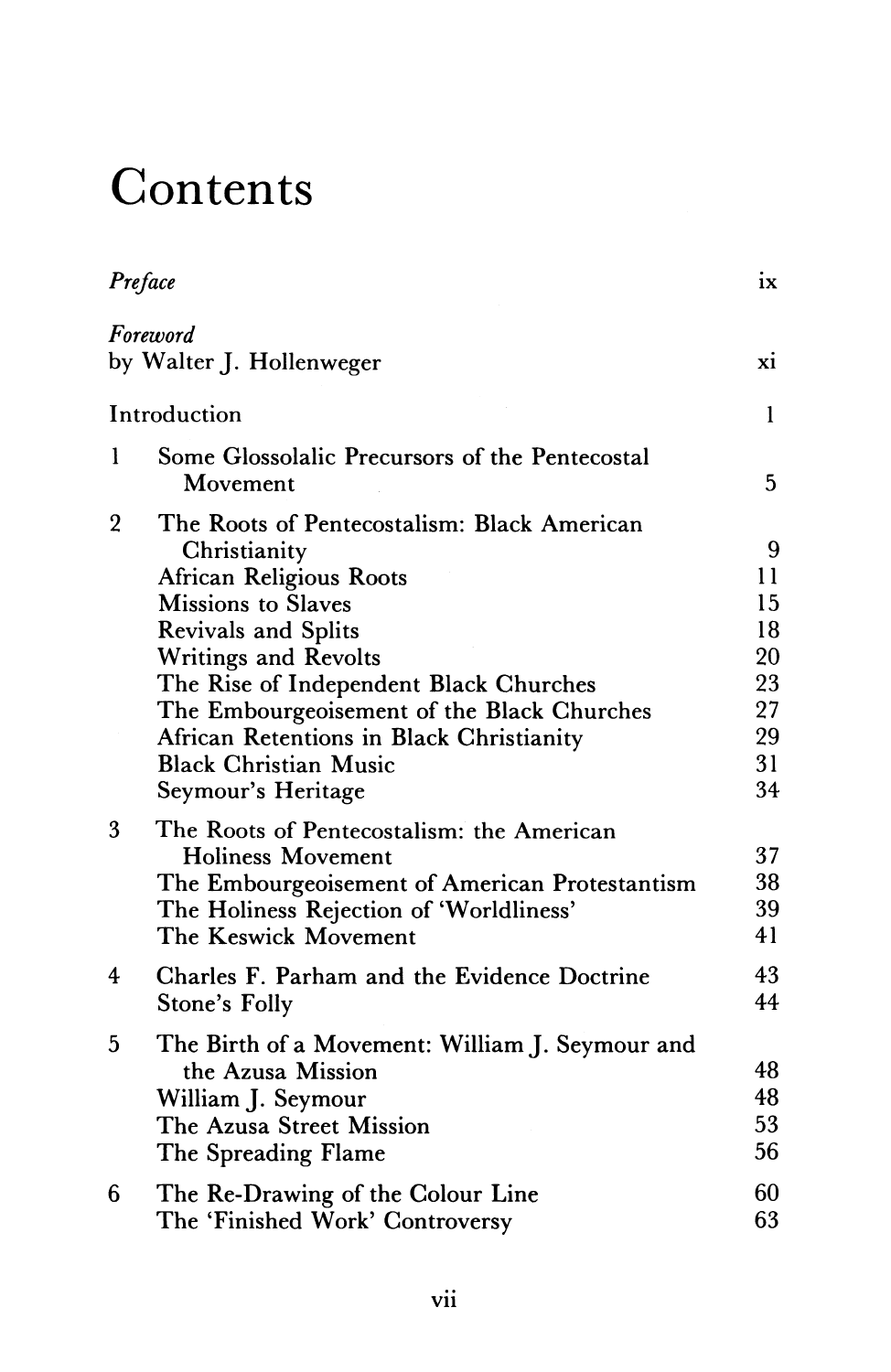### Vlll *Contents*

|                             | The Southern States                          | 66  |
|-----------------------------|----------------------------------------------|-----|
|                             | The Death of Seymour and the End of Azusa    | 67  |
|                             | The 'New Issue' Controversy                  | 68  |
|                             | The Pentecostal Assemblies of the World      | 71  |
| 7                           | Black Birth, Interracial Infancy, Segregated |     |
|                             | Childhood                                    | 77  |
|                             | <b>Black Birth</b>                           | 77  |
|                             | Interracial Infancy                          | 82  |
|                             | <b>Segregated Childhood</b>                  | 87  |
| 8                           | The Spirit and the Wall                      | 90  |
|                             | The Spirit                                   | 90  |
|                             | The Church                                   | 92  |
|                             | The Wall                                     | 94  |
| <b>Notes and References</b> |                                              | 95  |
| Bibliography                |                                              | 131 |
| Index                       |                                              | 139 |
|                             |                                              |     |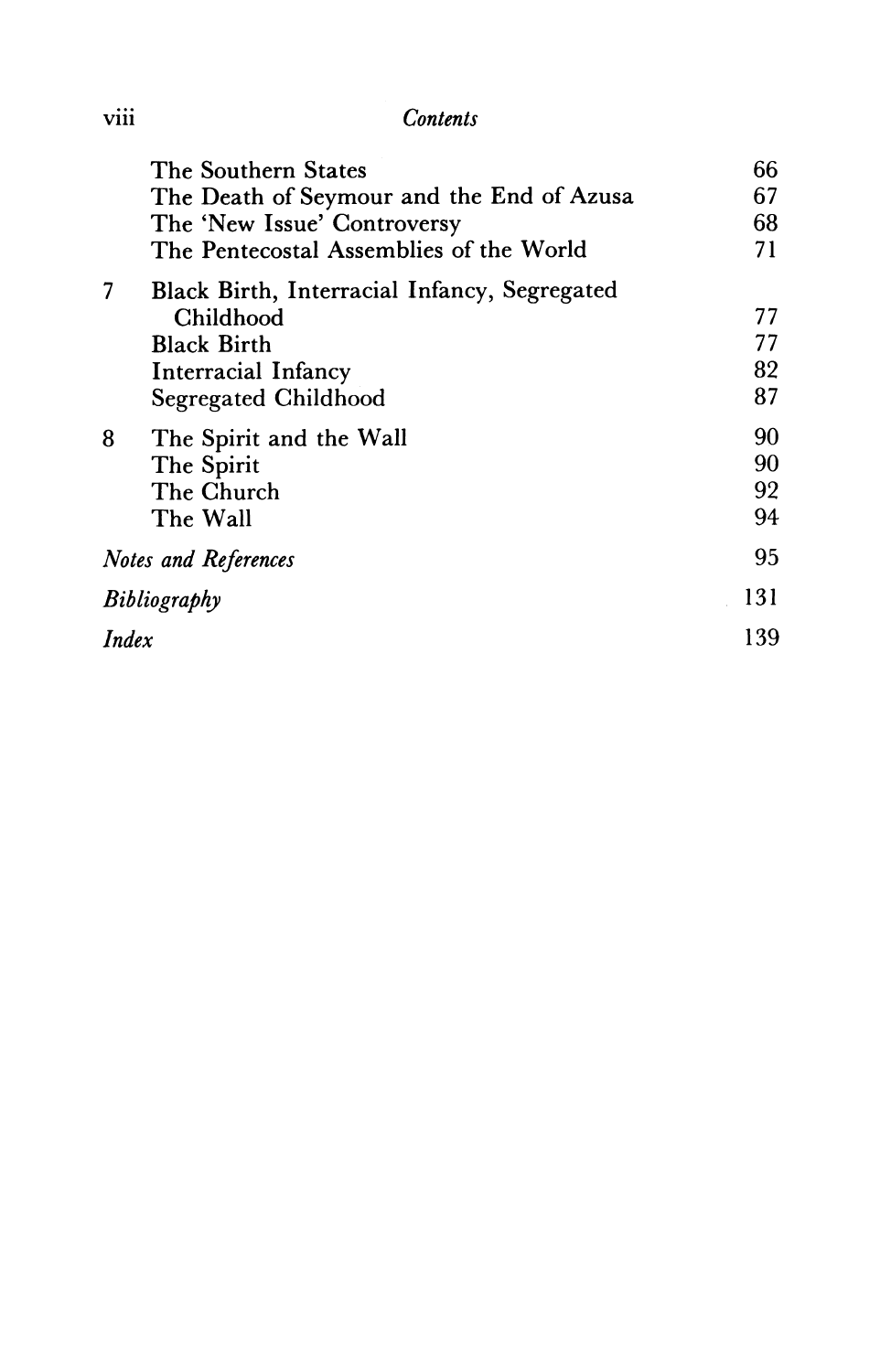### **Preface**

This book is an unforseen consequence of research, which I began in 1981, into the reasons for the non-integration of the black-led and white-led Pentecostal congregations in England. Increasingly my narrow parochial study became something of a historical and geographical odyssey as the realisation grew that many of the profound differences which underly the superficial similarities in the black and white Pentecostal churches are a legacy from the bi-cultural crucible of the New World in which the Pentecostal movement was born and grew and fragmented during the early years of this century.

However, my 'journey' in time and space was not to end in the Americas of the early 1900s, for the black Christian tradition from which the Pentecostal movement sprang still possessed something of that spiritual heritage from West Africa, which had survived the aculturising and dehumanising brutality of the Middle Passage and slavery, and sustained black Christians during that long dark night of bondage and the grey dawn of an emancipation which continued to deny black people equality with whites.

Among the many people who have been of assistance I would especially like to thank my Pentecostal friends - both black and white - for sharing their experiences and understandings with me; the library staff at the Oldbury building of Sandwell College of Further and Higher Education for their invaluable help in obtaining books and papers; Professor Walter Hollenweger of Birmingham University for his encouragement and the loan of books from his personal collection; Rev Roswith Gerloff and Rev Dr Bongani Mazibuko for their assurances that my perceptions were shared by others; Tony Martin for reading the final draft and ensuring that my idiosyncratic style did not depart too much from standard English; and my wife Janet who, in addition to producing the typescript, has been both my severest critic and my most strenuous supporter.

The author and publishers wish to thank the following who have kindly given permission for the use of copyright material: Wm B.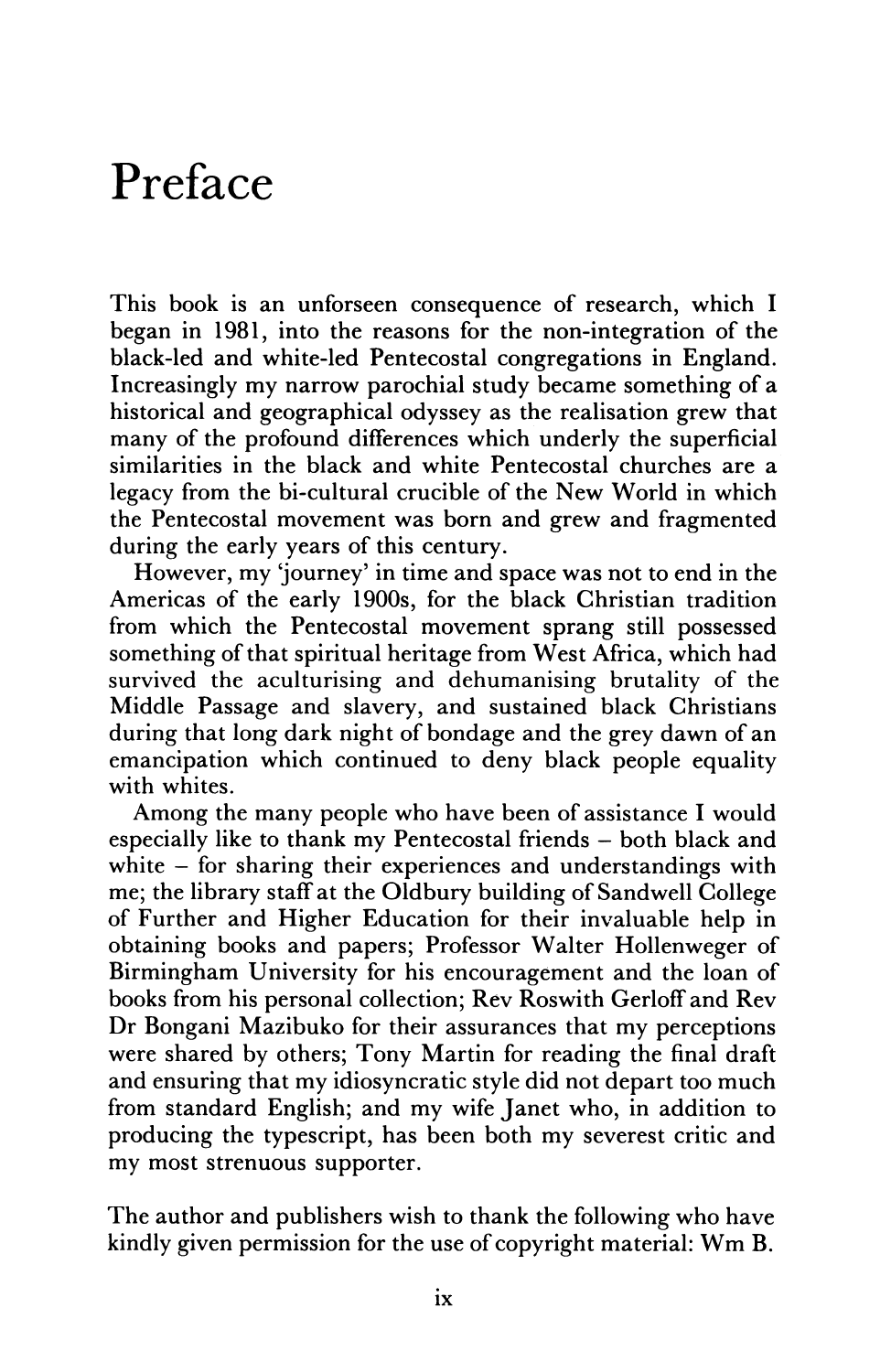#### x *Preface*

Eerdmans Publishing Co., for the extracts from Vinson Synan, *The Holiness-Pentecostal Movement in the United States;* Gayroud S. Wilmore, for the extracts from his book *Black Religion and Black Radicalism* (originally published in 1972 by Doubleday; 2nd edn by Orbis Books in 1982); Oxford University Press, for the extracts from Robert M. Anderson, *Vision of the Disinherited: the Making of American Pentecostalism* and from Albert J. Rabotean. *Slave Religion: the Invisible Institution in the Antebellum South;*  and Douglas J. Nelson, for the extracts from his Ph.D. dissertation *For Such a Time as This: the Story of Bishop William J. Strymour and the Azusa Street Revival.* 

Every effort has been made to trace all the copyright holders but if any have been inadvertently overlooked the author and publishers would be pleased to make the necessary arrangement at the first opportunity.

*Langley* **lainting in the langley contract in the langley in the langley langley in the langley in the langley of**  $\blacksquare$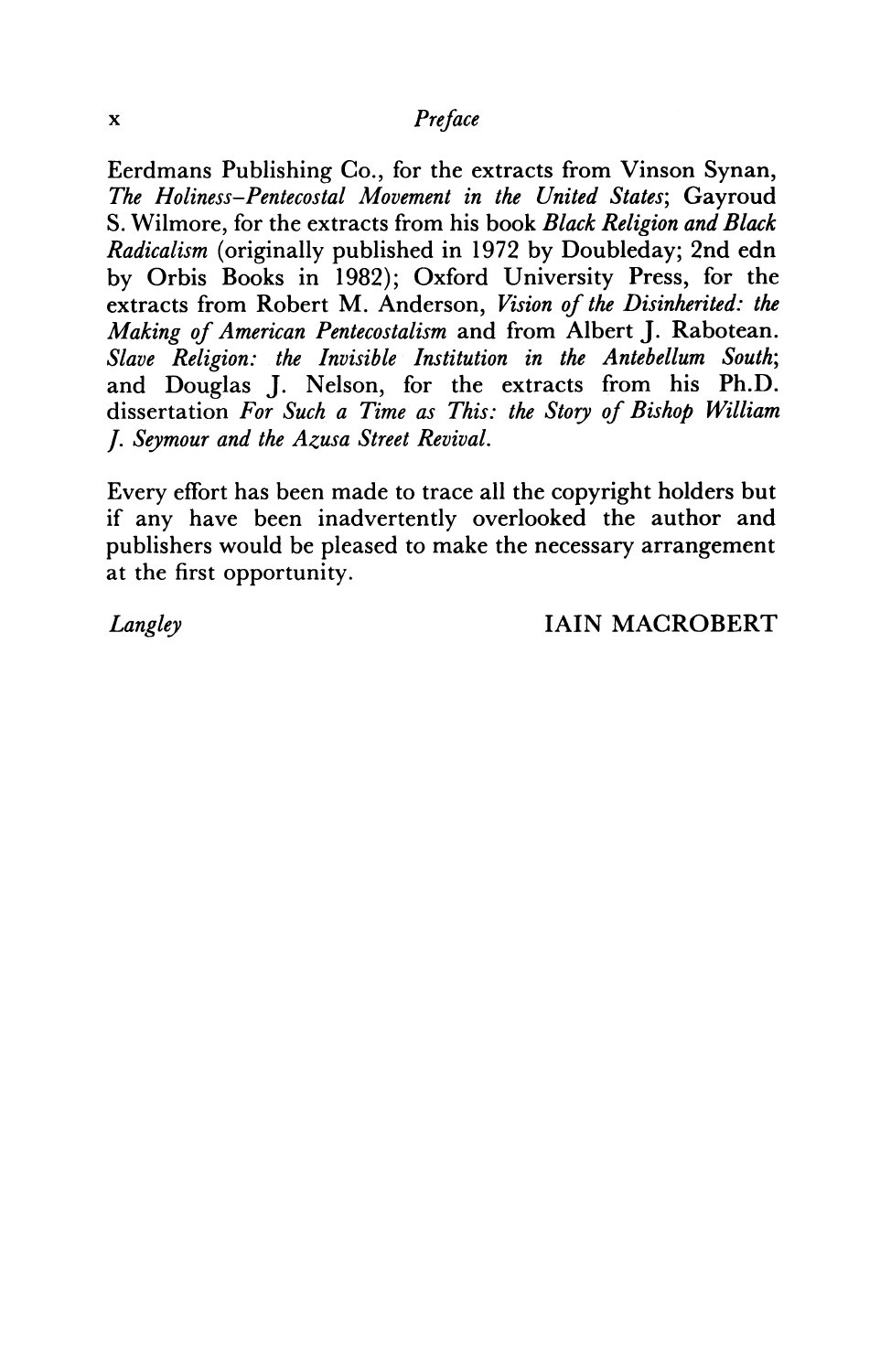## **Foreword: Pentecostalism: Promises and Problems**

Why is it that a country like Britain with its long tradition of democracy and human rights and some of the best anti-racism laws in the world, is experiencing racial tensions and race riots? Why is it that, although there is no legal apartheid here, there is a *de facto* exclusion of black people from higher education, from the police, from politics and, alas, also from office in the mainline churches?

The usual explanation given is: Blacks do not present themselves as police recruits, as university students, or as candidates for the ministry.

This is an all too facile explanation. 'Blacks do not want to become, pastors', it is said. Why is it then that the Birmingham area has 120 independent black congregations, complete with their pastors, bishops and many of them with their own church buildings?

At the university the situation is similar. No one can convince me that out of the thousands of young black people in Britain almost no one is intelligent enough to study at a British university. But, looking at our student body, one could get this impression. It is a false impression. The Centre for Black and White Christian Partnership is proof to the contrary. It is said that blacks do not want to study. Why then is it that this Centre (which was started with the help of a South African and a German doctoral student) year after year attracts many black students to spend their weekends working for a Certificate in Theology at the University of Birmingham?

Since I do not believe that the reason for racial tension in Britain is ill-will or blatant racism, one must look for another explanation. Especially important is the church scene, for the behaviour of the churches is in stark contradiction to their message. What could be the reason for this?

I believe that lain MacRobert's book goes far to explain the root cause for the division between black and white churches in general and black and white Pentecostal churches in particular.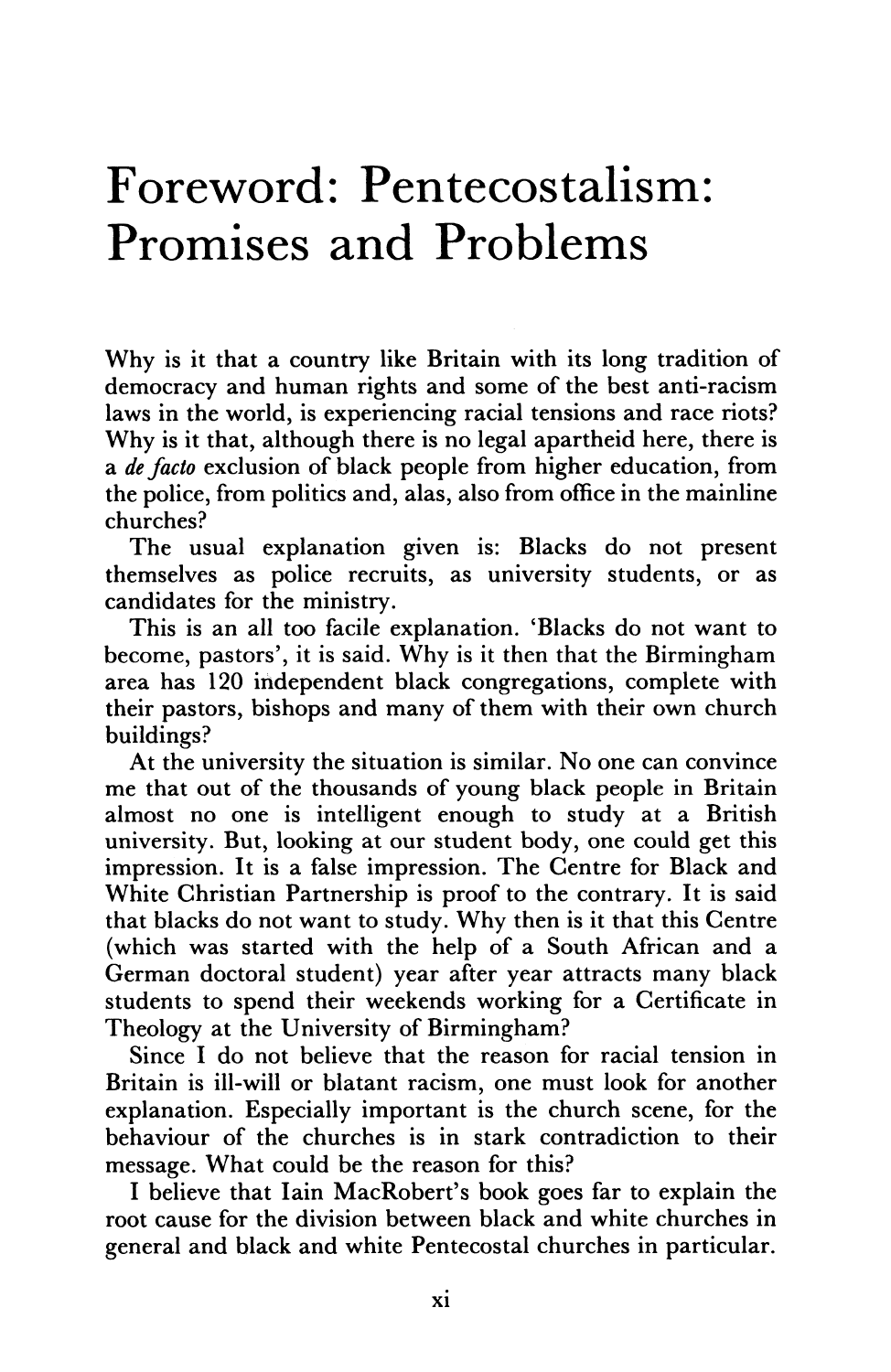His explanation is also applicable to the tensions between black and white Christians in mainline churches.

MacRobert shows an alternative to the way we deal with the race problem. The alternative is the early Pentecostal church. Not only did black and white meet in early Pentecostalism, but the meeting between black and white was at the root of the worldwide revival called Pentecostalism. MacRobert is especially interested in the black component of this encounter. He shows that the structure of black slave religion, including some of their thought-patterns from their African past, were not only the reason for their survival in a hostile environment but also responsible for the success of early Pentecostalism. Since the early Christian church had many slaves amongst its early converts and since these slaves belonged to an oral culture, it is not astonishing that there are parallels between, for instance, Corinthian Christianity and early Pentecostal Christianity.

However, in the racial climate of the United States at the beginning of our century, such an inter-racial spirituality was considered to be 'unchristian' and 'immoral'. It was not acceptable to the mainline churches that a black evangelist from Louisiana could teach them anything.

Black spirituality in Pentecostalism is evidenced by scores of black hymn-writers and evangelists and above all by William J. Seymour (1870-1922), a son of former slaves from Centerville, Louisiana. Seymour taught himself to read and write and was for a time a student in Charles Fox Parham's Pentecostal Bible School in Topeka, Kansas. Parham (1873-1929), often described as a pioneer of pentecostalism, was also a sympathiser of the Ku Klux Klan and therefore he excluded Seymour from his Bible classes. Seymour was allowed only to listen outside the classroom through the half-open door.

In the face of constant humilitation, Seymour became an apostle of reconciliation. He developed a spirituality that in 1906 led to the revival in Los Angeles which most Pentecostal historians believe to be the cradle of Pentecostalism. 'It may be categorically stated that black pentecostalism emerged out of the context of the brokenness of black existence', writes black pentecostal historian Leonad Lovett. <sup>I</sup>

MacRobert describes in detail the roots of Seymour's spirituality which lay in the African and Afro-American past of his people, in their experience of spirits, in their dehumanisation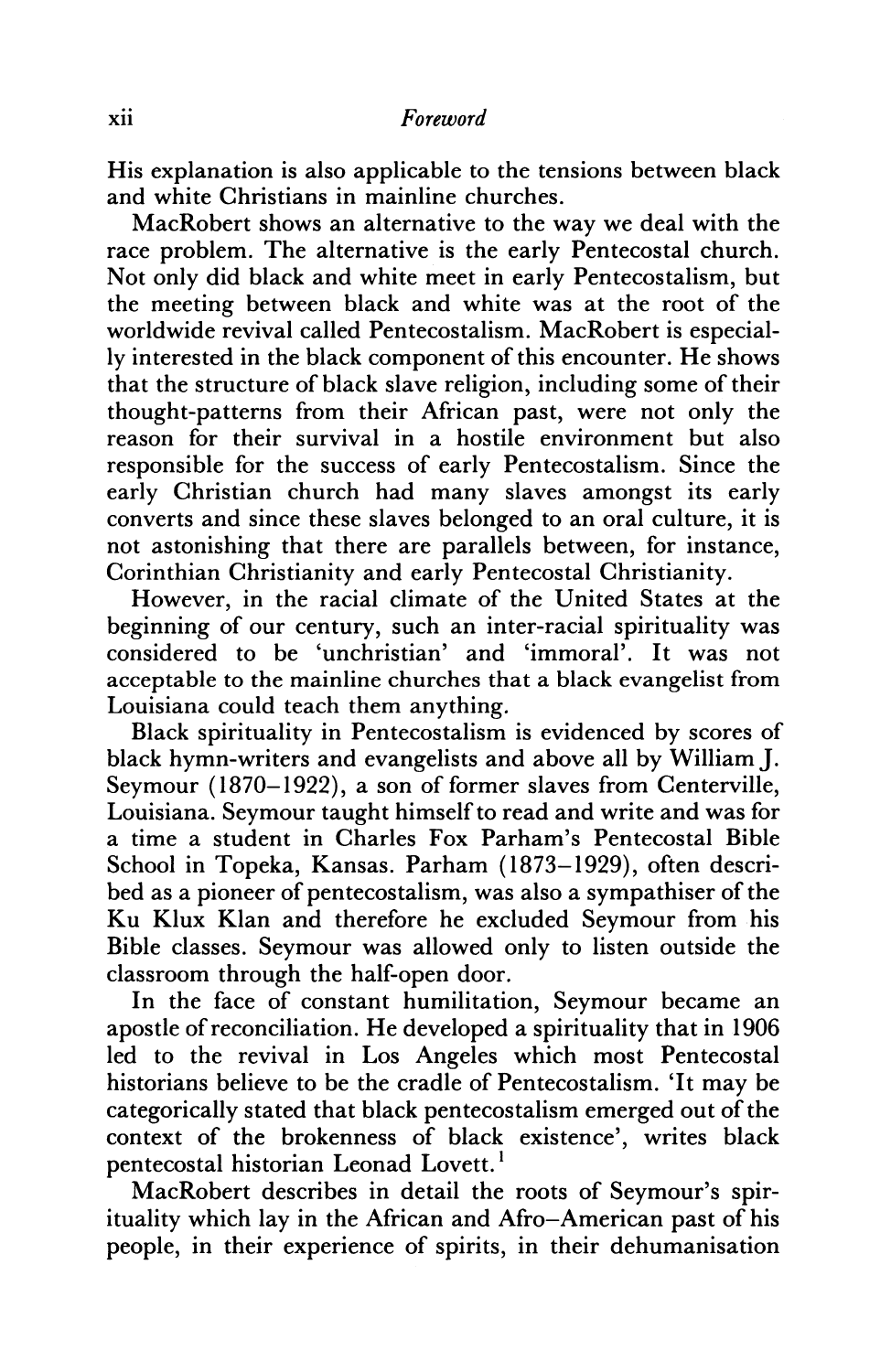#### *Foreword* xiii

and liberation, in their songs, in the way they told the stories of the Bible as their story. Seymour affirmed his black heritage by introducing Negro spirituals and Negro music into his liturgy at a time when this music was considered inferior and unfit for Christian worship, for he had drunk from 'the "invisible institution" of black folk Christianity' with its themes of freedom, equality and community. 2

In the revival in Los Angeles, white bishops and black workers, men and women, Asians and Mexicans, white professors and black laundry women came together as equals (1906!). 'Proud well-dressed preachers came to "investigate". Soon their high looks were replaced with wonder, then conviction comes, and very often you will find them in a short time wallowing on the dirty floor, asking God to forgive them and make them as little children', we read in the first issue of Seymour's newspaper.3 'That the one outstanding personality in bringing about the Pentecostal revival in Los Angeles was a Negro in a fact of extreme importance to Pentecostals of all races', writes white Pentecostal historian Vinson Synan.<sup>4</sup>

No wonder that the religious and secular press reported the events in detail. As they could not understand the revolutionary nature of this Pentecostal spirituality, they took refuge in ridicule and scoffed, 'What good can come from a self-appointed Negro prophet?'

The mainline churches also criticised the early Pentecostal movement. They despised the Pentecostals because of their lowly black origins. This social pressure soon prompted the emerging Pentecostal church bureaucracy to tame the Los Angeles revival. Pentecostal churches segregated into black and white organisations just as most of the other churches had done.

The black churches developed an oral liturgy, a narrative theology, and maximum participation at the levels of reflection and decision-making. They used dreams and visions as a form of iconography in their communities and expressed their understanding of the body/mind relationship in praying for the sick.

All this was, and still is, considered to be inferior to white Christianity. Yet it is not inferior. It is different. And it could become vital for white churches to recover some of the oral culture of our common past.

As to the *de facto* segregation into white and black Christianity in Britain, the reason now seems clear. They are two cultures, an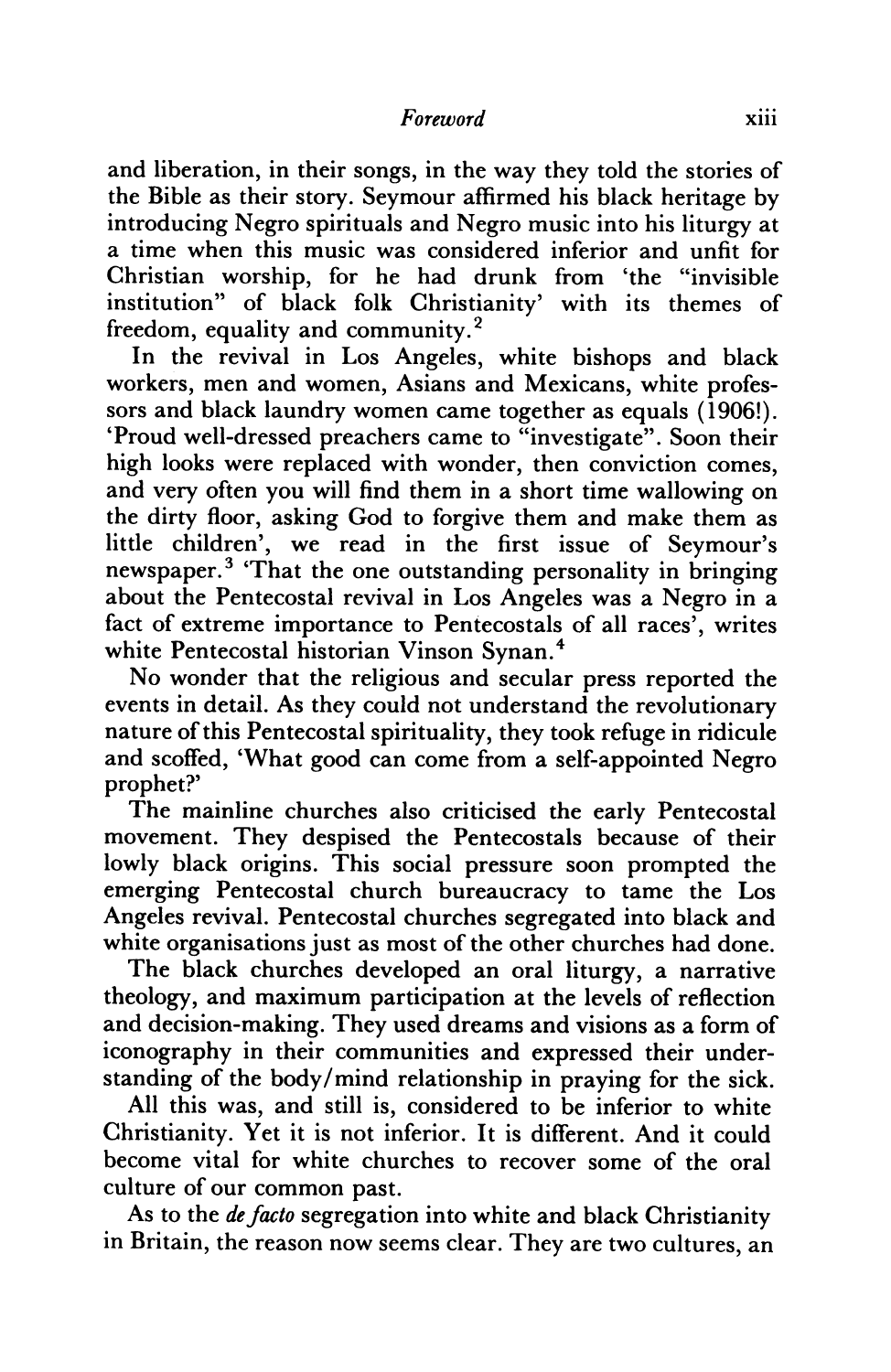oral, narrative, inclusive black culture and a literary, conceptual, exclusive white culture. The two integrate very badly and only if some of the black and white Christians become 'bilingual'.

As to white pentecostalism in Europe and America, it is now fast developing into an evangelical middle-class religion. Many of the elements that were vital for its rise and expansion in the Third World are disappearing. They are being replaced by efficient fund-raising structures, a streamlined ecclesiastical bureaucracy and a Pentecostal conceptual theology  $-$  usually, but not always, an Anglo-Saxon evangelicalism onto which is tacked the doctrine of speaking in tongues as evidence of spirit baptism. One has to agree with MacRobert's statement: 'To see the Pentecostal movement simply in terms of a re-emergence of glossolalic manifestations would be a grave error.<sup>5</sup> Pentecost is more than speaking in tongues, although one should not despise the value of glossolalia as a form of 'prayer without making grammatical sentences', a kind of socio-acoustic sanctuary for people who do not have and do not need cathedrals, a form of psycho-hygienic worship experience which deals with the fears and frustrations, the joys and hopes buried deep in our unconsciousness, or in the words of Paul, a means 'to become a more mature human being'. <sup>6</sup>

But there is more than this to Pentecost. Pentecost is an intercultural agent throwing a bridge across the troubled waters between two cultures which otherwise may never meet.

With his story MacRobert has not only given us a brilliant piece of historical research, but also focused our attention on aspects of our common heritage which we have ignored but which are vital for our survival.

*University of Birmingham* WALTER]. HOLLENWEGER